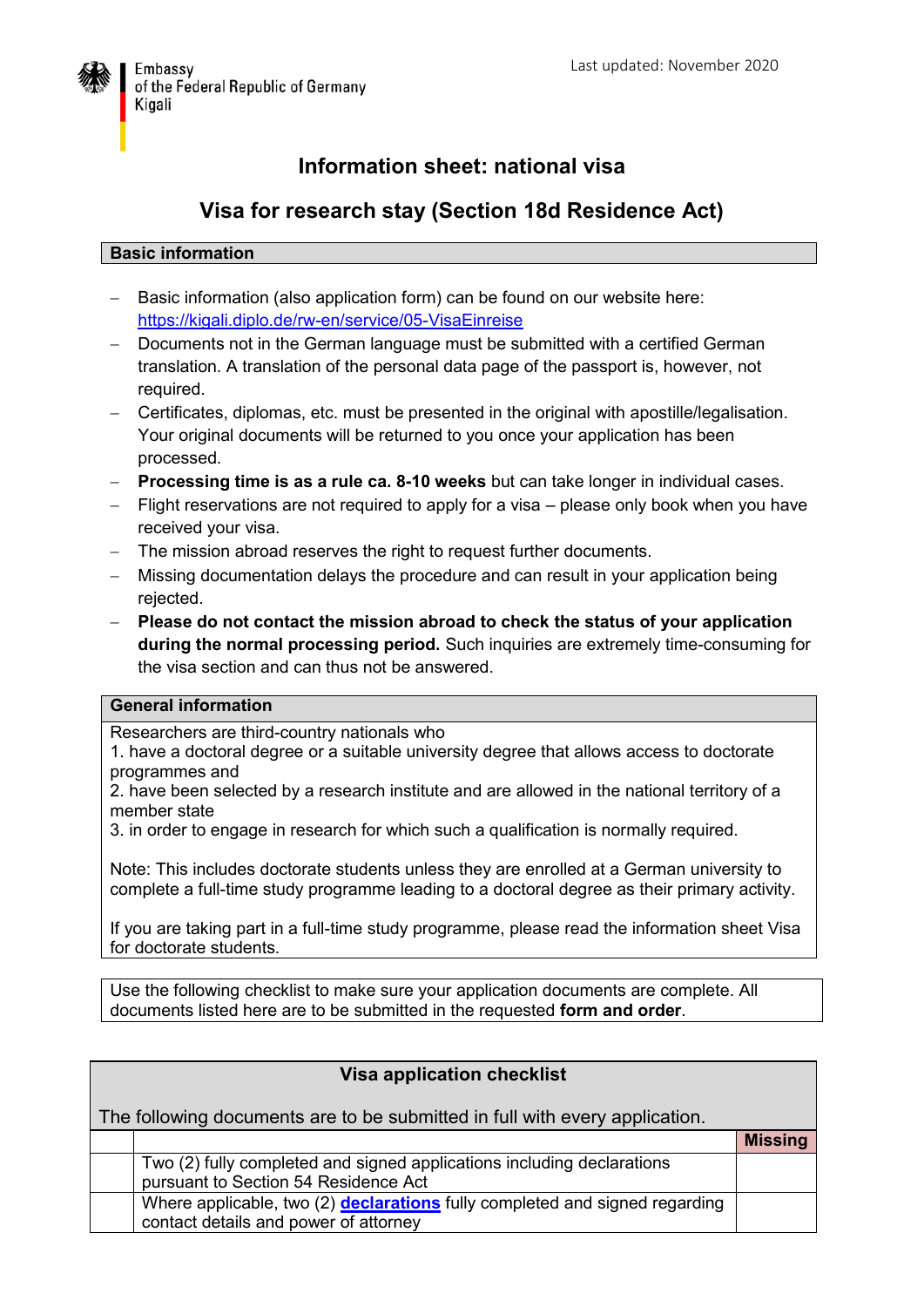

| Two (2) recent biometric passport photos (see specimen photos)                                                                                       |  |  |
|------------------------------------------------------------------------------------------------------------------------------------------------------|--|--|
| Valid passport (personally signed and with at least 2 completely empty                                                                               |  |  |
| pages)                                                                                                                                               |  |  |
| Two (2) uncertified copies of the data page of your valid passport                                                                                   |  |  |
| Signed research agreement or relevant contract with a German research                                                                                |  |  |
| institute (original and two (2) copies)                                                                                                              |  |  |
| The research agreement/relevant contract needs to contain certain                                                                                    |  |  |
| information. You can find a specimen here.                                                                                                           |  |  |
| Proof of qualification: Proof of doctoral degree or university degree that                                                                           |  |  |
| allows access to doctorate programmes (all pages, original and two (2)                                                                               |  |  |
| copies)                                                                                                                                              |  |  |
| Written commitment to cover costs emerging for public agencies up to six                                                                             |  |  |
| months after the end of the admission agreement (original and two (2)                                                                                |  |  |
| copies) – this is not required if the work of the research institute is primarily                                                                    |  |  |
| public funded or if there is a specific public interest                                                                                              |  |  |
| Proof of adequate financial means                                                                                                                    |  |  |
|                                                                                                                                                      |  |  |
| <b>Financing</b>                                                                                                                                     |  |  |
| To stay in Germany the applicant must have at their disposal at least 939 $\epsilon$                                                                 |  |  |
| per month if they are not entering into a contract of employment. Proof of                                                                           |  |  |
| these financial means can be provided through the admission                                                                                          |  |  |
| agreement/relevant contract. If a contract of employment is planned, proof of                                                                        |  |  |
| the statutory minimum wage of 1621 € must be provided. When submitting an                                                                            |  |  |
| application, proof must be provided of financial means for the entire duration                                                                       |  |  |
| of the stay.                                                                                                                                         |  |  |
|                                                                                                                                                      |  |  |
| In the case of financing in the form of a blocked account: Open the blocked                                                                          |  |  |
| account in good time BEFORE you apply for a visa. When applying for a                                                                                |  |  |
| visa, only the official confirmation of the opening of the account                                                                                   |  |  |
| including information on the amount paid in and the amount available per                                                                             |  |  |
| month will be accepted. A confirmation which does not include this                                                                                   |  |  |
| information is not sufficient.                                                                                                                       |  |  |
| Proof of adequate health insurance cover                                                                                                             |  |  |
|                                                                                                                                                      |  |  |
| If as an employee you are subject to mandatory statutory health insurance,                                                                           |  |  |
| you must bear in mind that this insurance can only begin when you take up                                                                            |  |  |
| residence in Germany and enter into employment. If you enter Germany                                                                                 |  |  |
| beforehand, private health insurance must be taken out for the period prior to                                                                       |  |  |
| employment beginning and prior to being eligible for statutory health<br>insurance. In its terms and conditions, travel health insurance can exclude |  |  |
| protection if a long-term or permanent stay is planned. So-called incoming                                                                           |  |  |
| travel insurance can also contain such exclusions.                                                                                                   |  |  |
| Applicant of a nationality other than Rwandan                                                                                                        |  |  |
|                                                                                                                                                      |  |  |
| Proof of habitual abode by "residence permit/visa"                                                                                                   |  |  |
| Fee                                                                                                                                                  |  |  |
| Visa fee of 75 $\epsilon$ . Payable cash in RWF.                                                                                                     |  |  |
| <b>Completeness of application</b>                                                                                                                   |  |  |
| No, the information/documents indicated above are<br>The application is complete: $\Box$ Yes                                                         |  |  |
| lacking.                                                                                                                                             |  |  |
|                                                                                                                                                      |  |  |